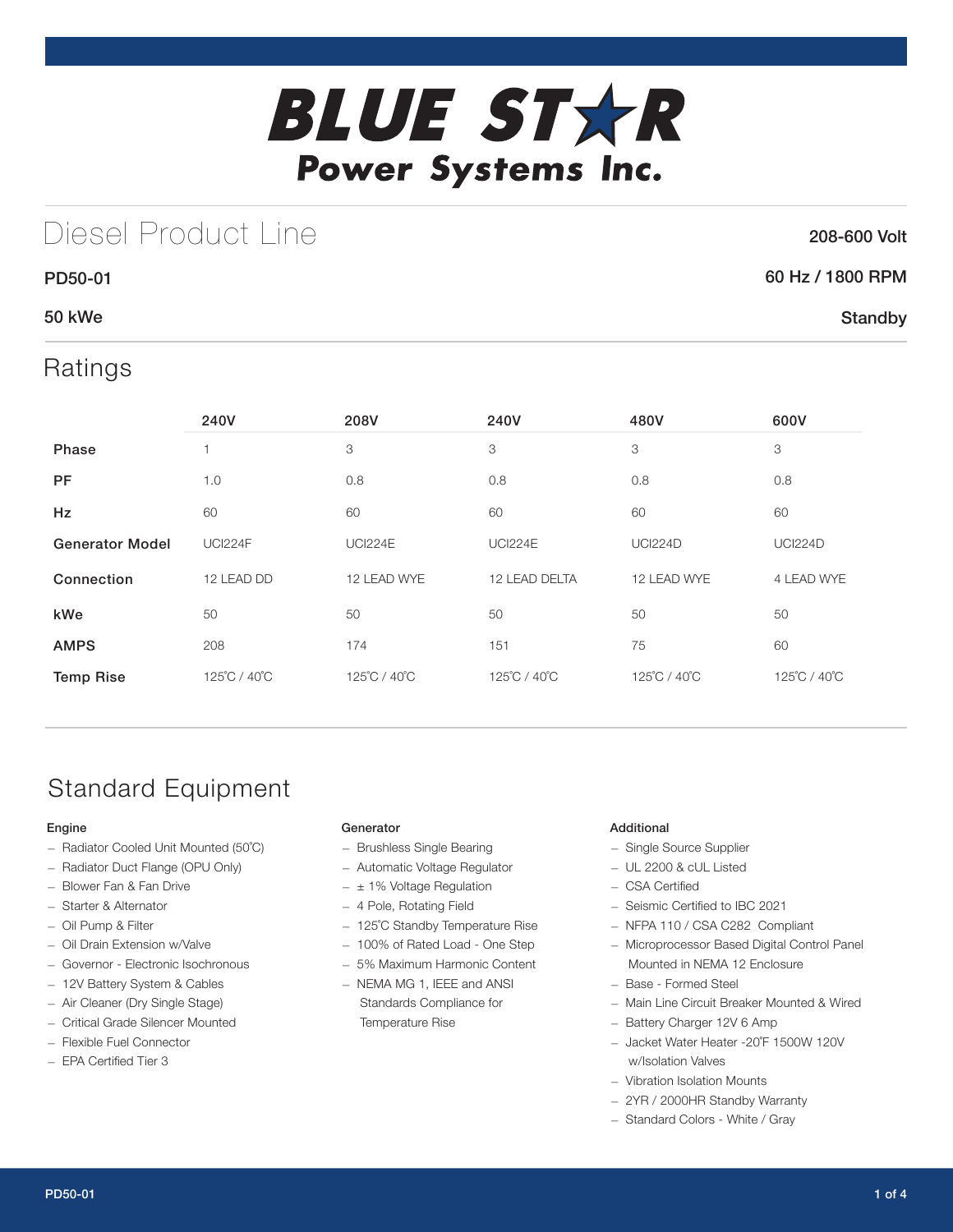50 kWe



# Application Data

| Engine                                                                   |                   |                                      |                                                |
|--------------------------------------------------------------------------|-------------------|--------------------------------------|------------------------------------------------|
| Manufacturer:                                                            | Perkins           | Displacement - Cu. In. (lit):        | 269 (4.40)                                     |
| Model:                                                                   | 1104D-44TG1       | Bore - in. (cm) x Stroke - in. (cm): | $4.13(10.5) \times 5.00(12.7)$                 |
| Type:                                                                    | 4-Cycle           | Compression Ratio:                   | 18.2:1                                         |
| Aspiration:                                                              | Turbo Charged     | Rated RPM:                           | 1800                                           |
| <b>Cylinder Arrangement:</b>                                             | 4 Cylinder Inline | Max HP Stby (kWm):                   | 85.8 (64.0)                                    |
|                                                                          |                   |                                      |                                                |
| <b>Exhaust System</b>                                                    |                   |                                      | Standby                                        |
| Gas Temp. (Stack): °F (°C)                                               |                   |                                      | 1,060 (571)                                    |
| Gas Volume at Stack Temp: CFM (m <sup>3</sup> /min)                      |                   |                                      | 484 (13.7)                                     |
| Maximum Allowable Exhaust Restriction: in. H2O (kPa)                     |                   |                                      | 60.0 (15.0)                                    |
| <b>Cooling System</b>                                                    |                   |                                      |                                                |
| Ambient Capacity of Radiator: °F (°C)                                    |                   |                                      | 122 (50.0)                                     |
| Maximum Allowable Static Pressure on Rad. Exhaust: in. H2O (kPa)         |                   |                                      | 0.50(0.12)                                     |
| Water Pump Flow Rate: GPM (lit/min)                                      |                   |                                      | 39.6 (151)                                     |
| Heat Rejection to Coolant: BTUM (kW)                                     |                   |                                      | 2,634(46.1)                                    |
| Heat Radiated to Ambient: BTUM (kW)                                      |                   |                                      | 1,050 (18.4)                                   |
| <b>Air Requirements</b>                                                  |                   |                                      |                                                |
| Aspirating: CFM (m <sup>3</sup> /min)                                    |                   |                                      | 167 (4.73)                                     |
| Air Flow Required for Rad. Cooled Unit: CFM (m <sup>3</sup> /min)        |                   |                                      | 3,470 (98.2)                                   |
| Air Flow Required for Heat Exchanger/Rem. Rad. CFM (m <sup>3</sup> /min) |                   |                                      | Consult Factory For Remote Cooled Applications |
| <b>Fuel Consumption</b>                                                  |                   |                                      |                                                |
| At 100% of Power Rating: gal/hr (lit/hr)                                 |                   |                                      | 4.42(16.7)                                     |
| At 75% of Power Rating: gal/hr (lit/hr)                                  |                   |                                      | 3.10(11.7)                                     |
| At 50% of Power Rating: gal/hr (lit/hr)                                  |                   |                                      | 2.23(8.5)                                      |
| <b>Fluids Capacity</b>                                                   |                   |                                      |                                                |
| Total Oil System: gal (lit)                                              |                   |                                      | 2.22(8.40)                                     |
| Engine Jacket Water Capacity: gal (lit)                                  |                   |                                      | 1.85(7.00)                                     |
| System Coolant Capacity: gal (lit)                                       |                   |                                      | 4.36 (16.5)                                    |

Deration Factors: Rated Power is available up to 8202ft (2500m) at ambient temperatures to 122<sup>°</sup>F (50<sup>°</sup>C). Consult factory for site conditions above these parameters.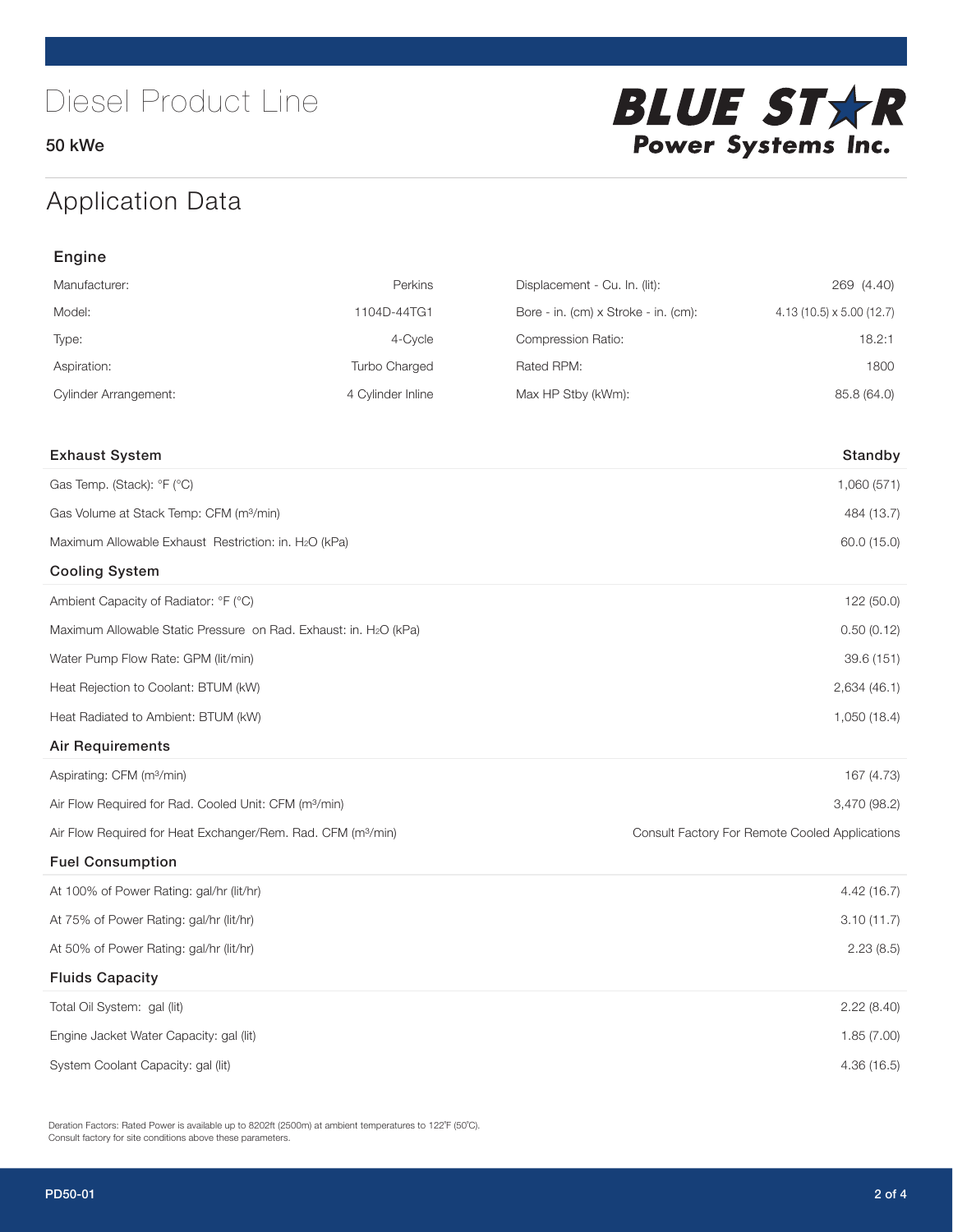# Diesel Product Line

### 50 kWe



## DCP7310 Control Panel

#### Standard Features

- Digital Metering
- Engine Parameters
- Generator Protection Functions
- Engine Protection
- CAN Bus (J1939) ECU Communications
- Windows-Based Software
- Multilingual Capability
- Remote Communications to DSE2548 Remote Annunciator
- 8 Programmable Contact Inputs
- 10 Contact Outputs
- RS485 Communicator Interface
- cULus Listed, CE Approved
- Event Recording
- IP 65 rating (with supplied gasket) offers increased resistance to water ingress
- NFPA 110 Level 1 Compatible

# Weights / Dimensions / Sound Data

|            | L x W x H                    | <b>Weight lbs</b> |  |  |
|------------|------------------------------|-------------------|--|--|
| <b>OPU</b> | 80 x 38 x 53.5 in            | 2,225             |  |  |
| Level 1    | $90 \times 38 \times 66$ in  | 2.725             |  |  |
| Level 2    | $90 \times 38 \times 66$ in  | 2.775             |  |  |
| Level 3    | $120 \times 38 \times 60$ in | 2.875             |  |  |
|            |                              |                   |  |  |

Please allow 6-12 inches for height of exhaust stack.

|            | No Load | Full Load |  |  |
|------------|---------|-----------|--|--|
| <b>OPU</b> | 72 dBA  | 76 dBA    |  |  |
| Level 1    | 70 dBA  | 72 dBA    |  |  |
| Level 2    | 67 dBA  | 69 dBA    |  |  |
| Level 3    | 62 dBA  | 64 dBA    |  |  |



STOP MANUAL OPTION AUTO ALARM START

.<br>[AUTO]

**BLUE STAR** Power Systems Inc.

Manual Mode Button and Indicator Sultane Mute & Lamp Test Button Mute & Lamp Test Button Mute & Lamp Test Button Configurable Button -  $\Box$  Auto Mode Button and Indicator

DIGITAL CONTROL PANEL

Module Display  $\Box$ 

 $\bullet$  $\bullet$  $\bullet$ 

 $\circledcirc$ 

Menu Navigation

Open Generator (Manual Mode Only)

Generator Breaker LED

Stop / Reset Mode Button and Indicator

 $\bullet$  $\overline{\bullet}$ 

 $\sigma$ 

՟Պ

Close Generator (Manual Mode Only)

Generator Available LED

L Start Button

 $\blacksquare$